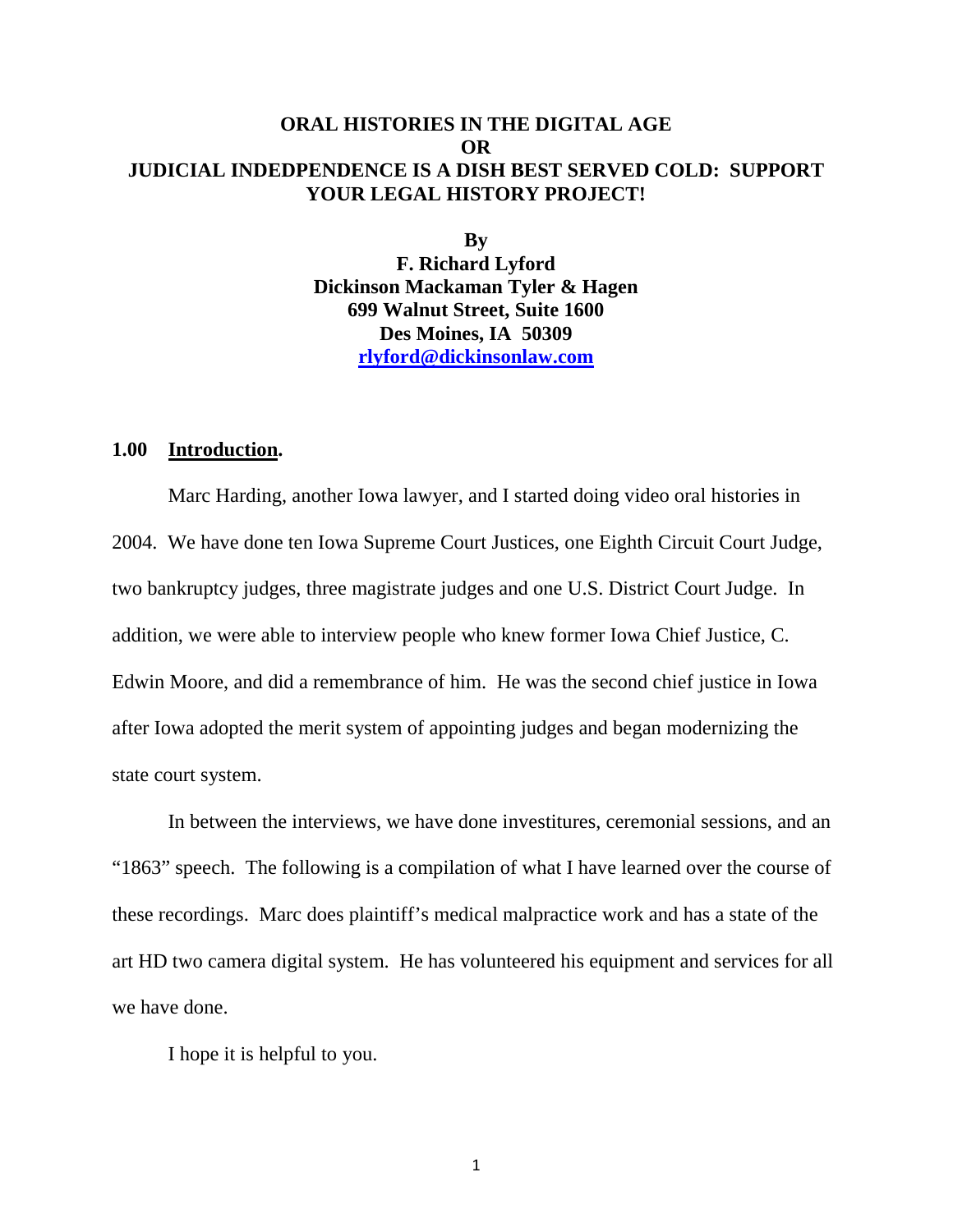#### **2.00 Convincing the subject to be interviewed.**

Some subjects are flattered at the prospect of recording their judicial career. Others could care less. Oral histories can only be as good as the degree of cooperation received from the subject. The more cooperation, the better they are.

I invite subjects to bring pictures of themselves at various stages of their lives. If there is a previous video interview, excerpts can be used to make a point or show how someone looked earlier in his or her career and what happened early in a career. A glimpse of an earlier time makes the viewer respect that the subject was once young too.

Getting the subject to agree to an interview may be a challenge. I have begged, wheedled, and cajoled judges, sometimes to the point of rudeness. I have enlisted family members and judicial colleagues in the efforts. In one instance I worked on a subject for about three years. Finally, in one conversation I said "Judge, more people may watch the interview than read your opinions." There was a pregnant pause at the other end of the line. Then a response: "You know, you may be right. Most opinions are important to the litigants only. Ok, I'll do it." Bingo! But I have not always been successful; some potential subjects have passed away without ever being recorded. You can only do so much.

## **3.00 Picking an interviewer.**

A good interviewer should know the subject of the interview and the life of the subject well. Charlie Rose is my model. There are some guidelines. An interviewer should not speak more than 20% of the time. The interview is about the subject, not the interviewer. A peer of the subject who is a good friend will help to establish a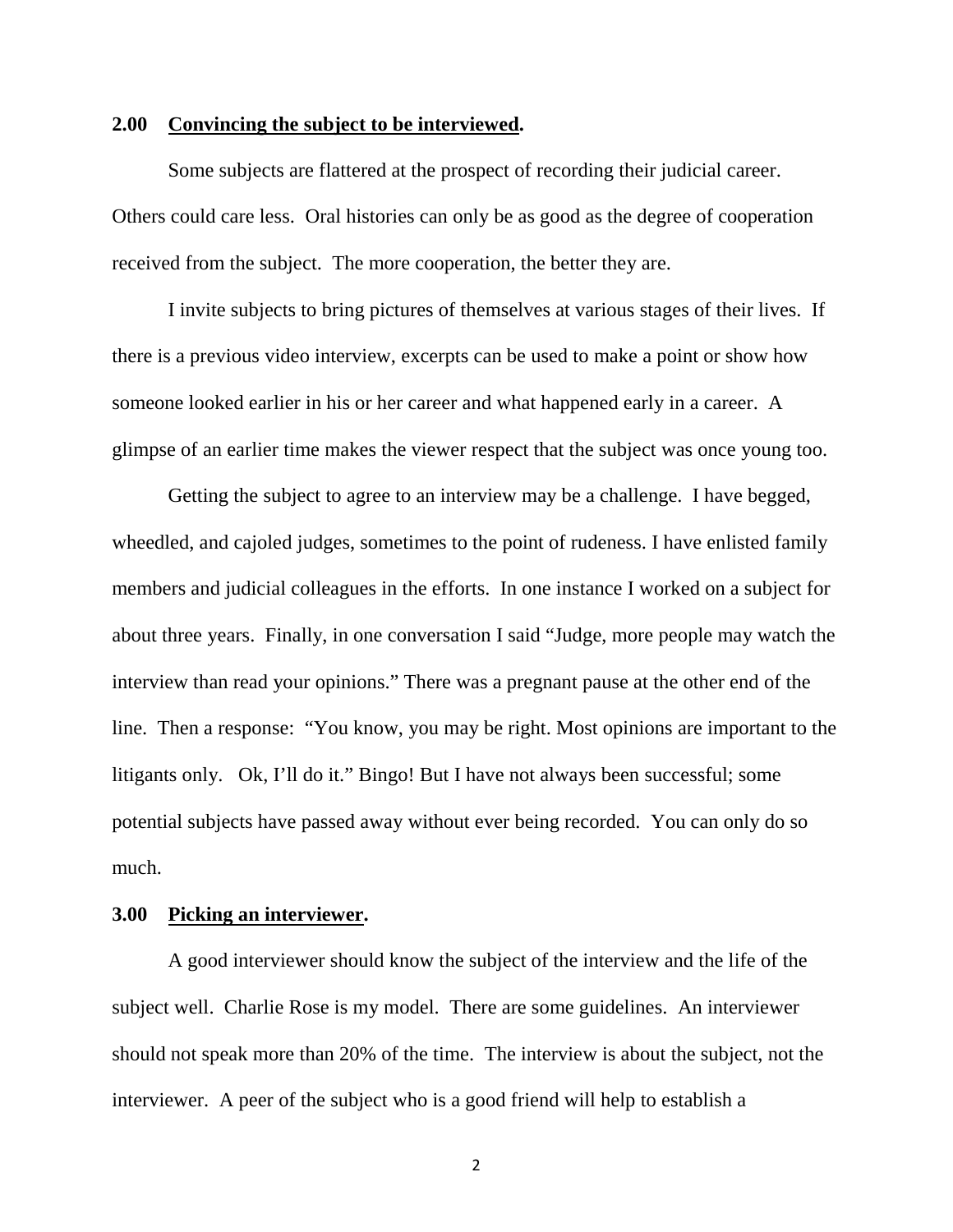comfortable atmosphere. The subject's story should be told with humor and an appreciation of the entire career. If the career has a theme, find it and develop it.

I will suggest as an interviewer someone who has done this before. But I also ask who the subject would like. I avoid being the interviewer myself, although I have done some. After this many interviews, I have developed some respect from prospective subjects, but a peer is going to be a better bet for an interview. I also know a lot of background, so I do feel better able to help the interviewer. I prefer to be the producer listening and watching the interview unfold, offering advice, and working to keep it running smoothly. I can kibitz and help bring out points. If the interviewer is chosen by the subject, work closely to see that the interview goes smoothly. See Preparation below.

#### **4.00 Preparation.**

## **4.1 Use a researcher.**

Some interviewers will do their own research. Others don't have time and need help. Basic facts need to be brought out. How many cases were decided? How many opinions? Were there important cases? How long has the judge served? What administrative changes occurred? A law student might be available for help or a former clerk. Drake Law School students have helped me.

If you can pay the researcher something, that is helpful. In any event give a line in the credits to the interview and write a letter of commendation; if the judge will do a letter, so much the better.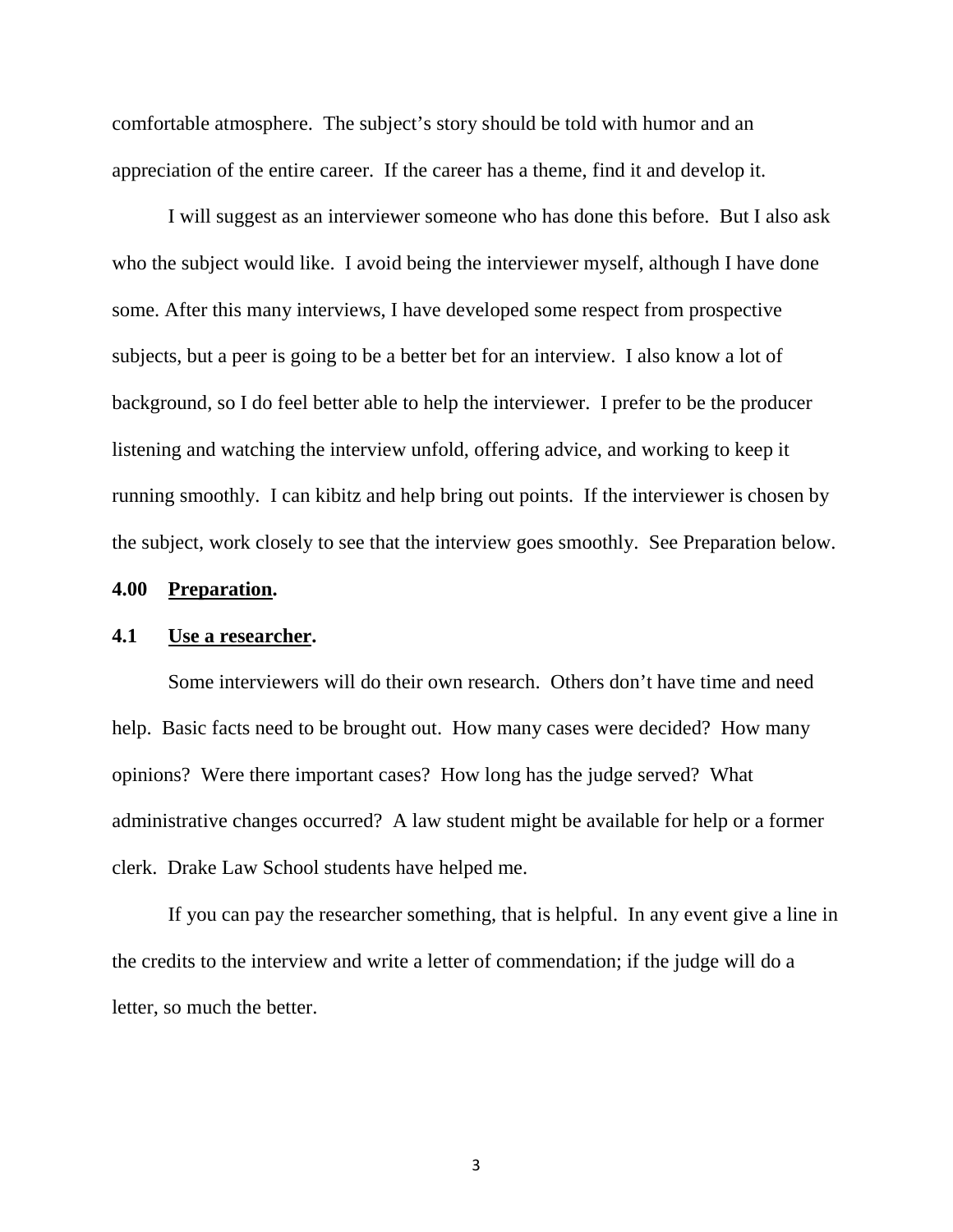## **4.2 Picking a venue.**

You should have a good site in mind when the interview is arranged. I try to avoid judge's chambers. You'll end up dismantling the place to get good camera angles. Note that glass on top of desks should be removed, or the subjects look like they are sitting in a pond. I prefer a courtroom with natural light and an empty bench as a backdrop for the symbolism.

## **4.3 Bring the props.**

I bring real glass glasses or clear plastic glasses. No Styrofoam cups. I was guilty of that once. It looks terrible. A yellow pad for notes is best, not white. White reflects light up into the face and glares on video. Have water in a pitcher or bottles.

#### **4.4 What to wear.**

Avoid white. Like white pads, white shirts or blouses reflect too much light into the subject or interviewer's face. A blue shirt and a plain suit for men, the tie should not be "too busy." A small design or large stripes is the idea; fine checks or stripes may twitter on video. Many judges tend to gain weight and don't buy new clothes—a dangerous combination for a good visual appearance. Women judges should also wear plain clothing that does not reflect light and is not "too busy."

### **4.5 Posture.**

Remind the subject that sitting erect with chin up helps.

# **4.6 Camera Angles—use two cameras if possible.**

Marc does medical malpractice cases and videos doctor's depositions. He has state of the art digital equipment. He also has two HD cameras and two wireless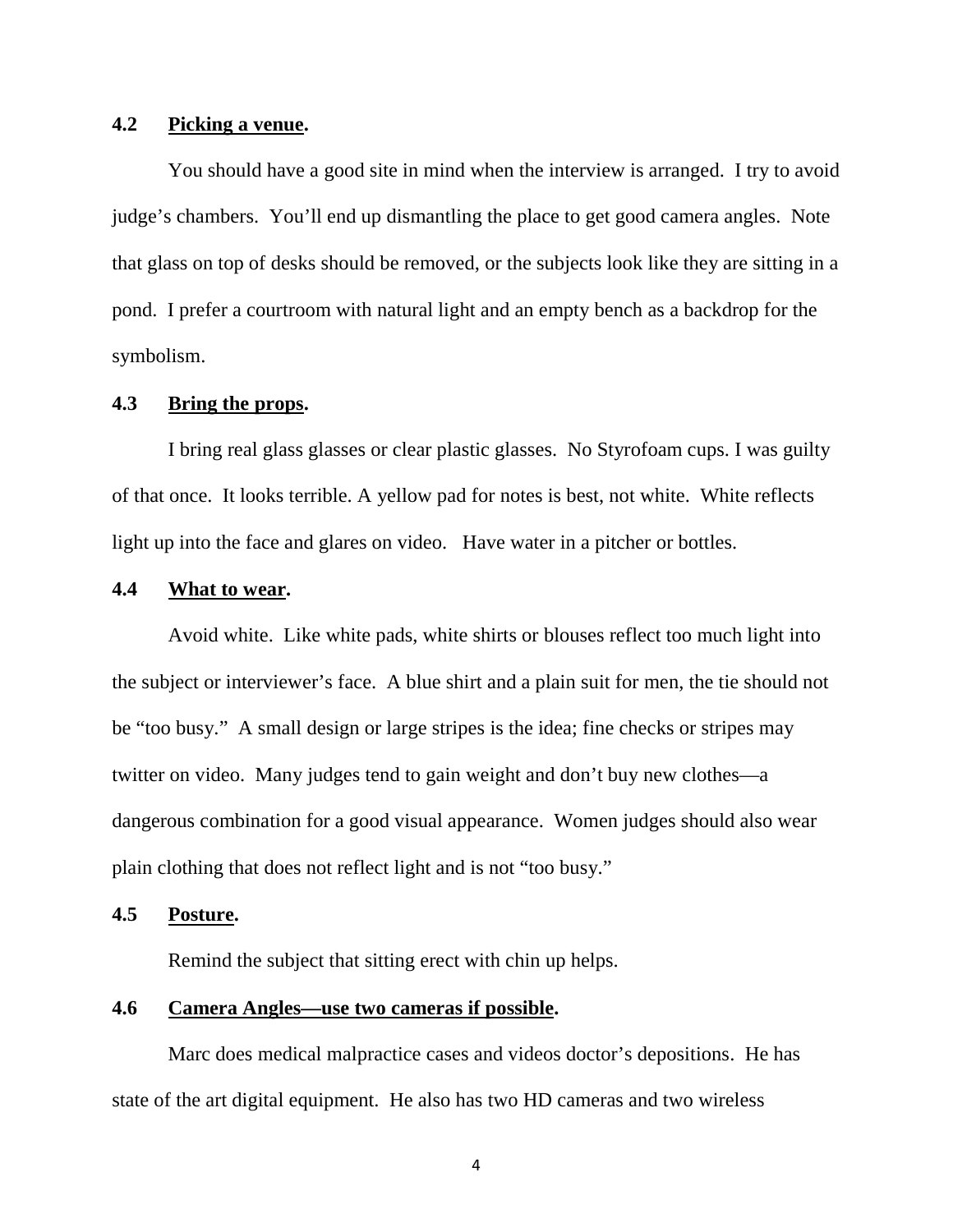microphones. God bless him. Find someone like him who will donate time and use of the equipment.

A one camera interview takes on the atmosphere of an interrogation. Two cameras provide visual interest. Editing later is more complex, but more than one camera angle makes the interview easier and more enjoyable to watch. As questions are asked, the audio from the camera on the interviewer is used. As responses are given, the other camera audio is used. Both persons can be shown at times for visual variety.

Here is an example of camera angles:

2 microphones-one on each participant—preferred (or sound on camera)

Both cameras should be on the same side. The tables can be angled to improve camera angles.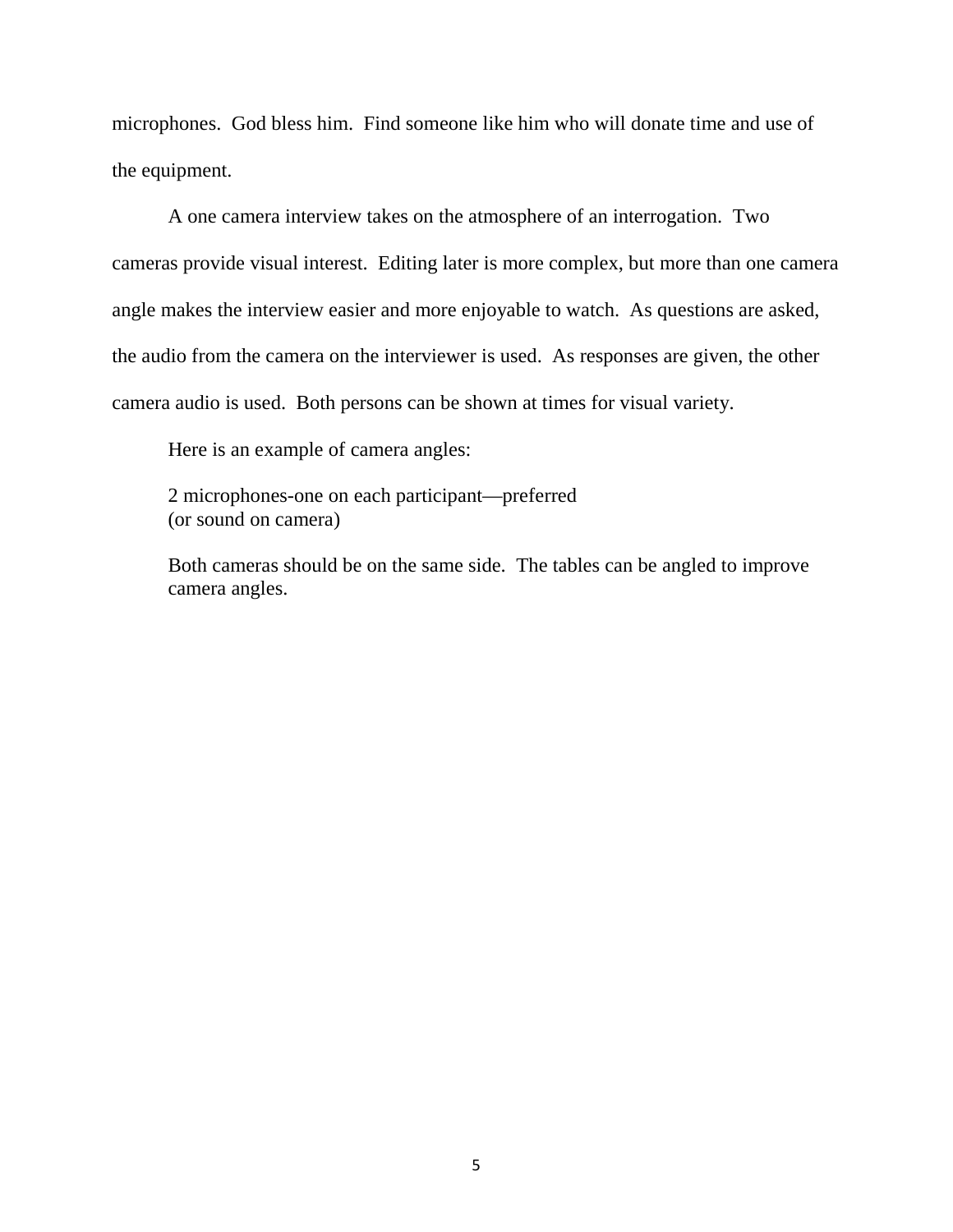

## **4.7 Outline of Interview.**

The interview's content can range from a story of family and anecdotes to a scholarly discussion of cases decided and administration of justice. Try for both with a sense of humor. The former is too folksy; the latter is too dry. Keep it as conversational as possible.

I have developed an outline of questions to be asked in an interview. (It is attached) Each interview is different and the areas covered may not occur in the order of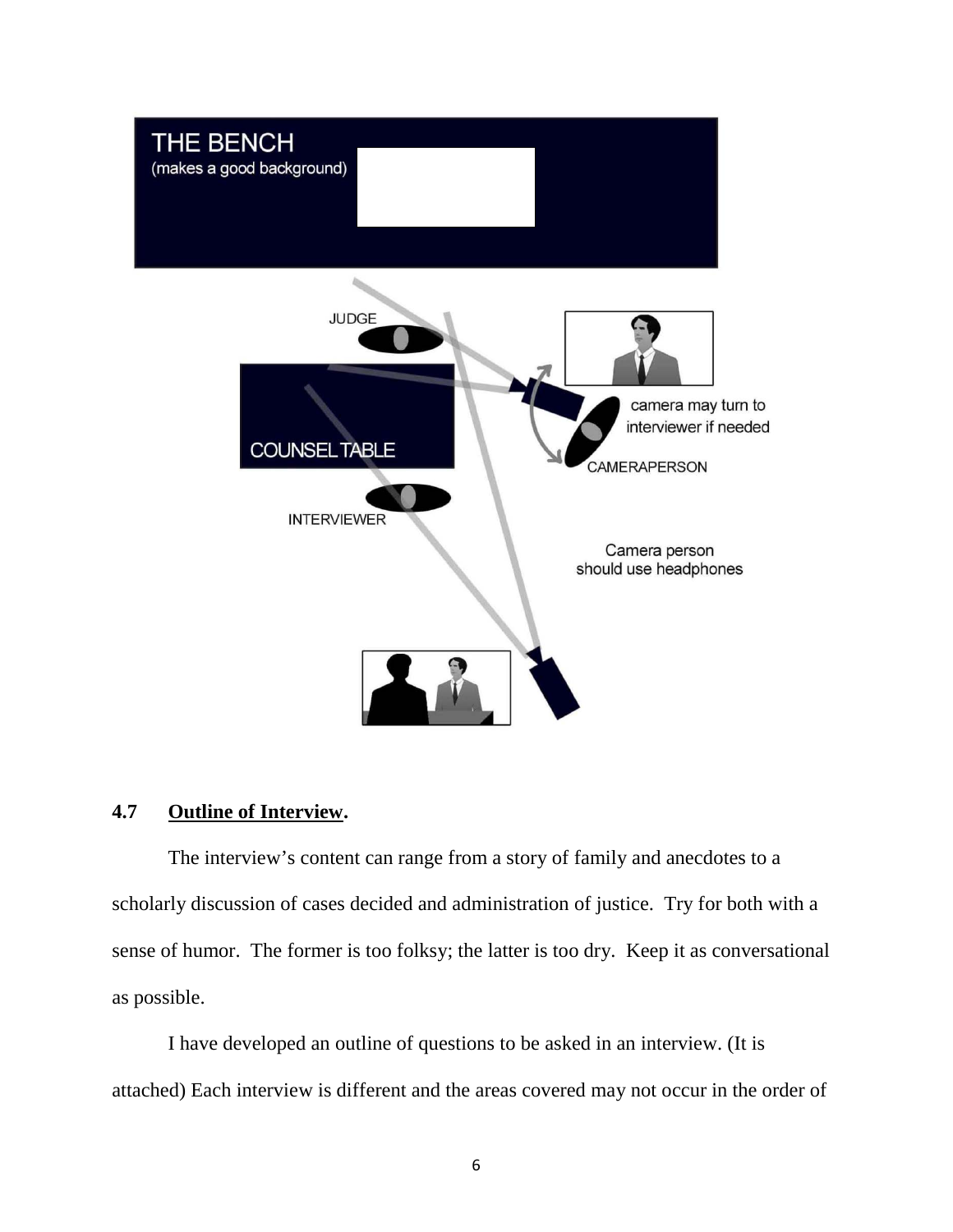presentation in the outline. It doesn't matter as long as the story gets told. I have thought about taking the same subject matter from several interviews and combining them to specialized projects such as dealing with sense of loneliness or tips for other judges but I have never done it. Food for thought.

If the subject will provide photos from earlier in life, they can greatly improve the final product. If there are earlier interviews available, these can be used as well.

# **5.0 Post Interview Production.**

#### **5.1 Professional Editing.**

I have always used professional editing. In this age of digital, people can be made to look better and sound better than they appeared in the interview. Sound glitches can be overcome and the interviews can be made to look really good. It takes a lot of work. I spend hours on this part and have learned so much from Joe Brother of Associate Producers in Des Moines. You just have to grind this part out. See Raising Money, below.

#### **5.2 Title.**

While you are listening to the interview, a title will probably come to you.

### **5.3 Unique Ending.**

In editing, I try to put a unique ending on each interview. Magistrate Judge Dick Peterson was a WWII combat veteran. At the end of his, I put the Edith Piaf song that was at the end of "Saving Private Ryan." If someone tells me they have actually watched the DVD, I could find out. By the way, few people watch these. The family will and it is grateful. You are doing this for posterity, including grandchildren. One of the nicest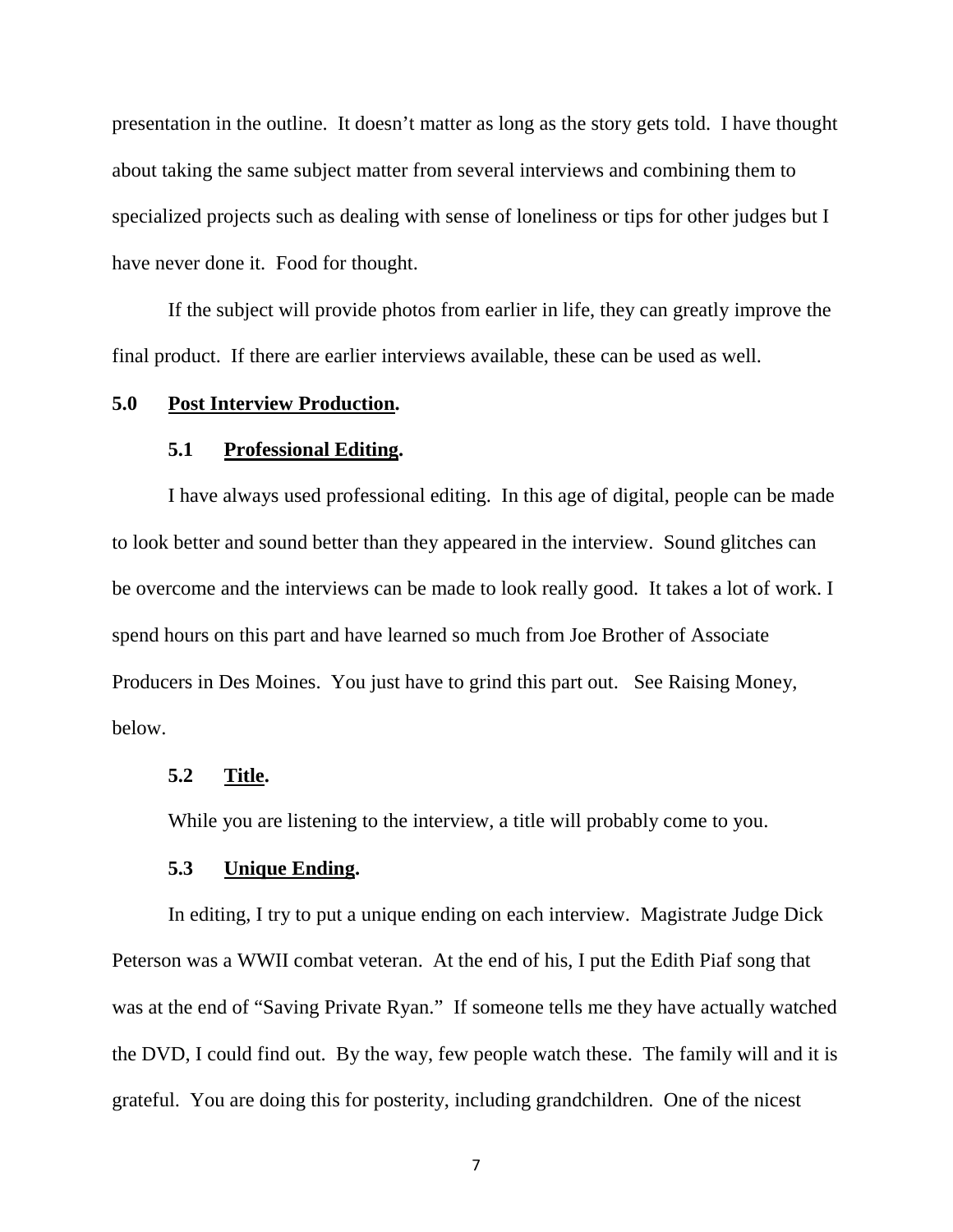thank you notes came from a son. I was unable to finish editing before the Justice died. When the son received it, he told me he had watched it and cried. He said he hoped that this would be how the grandchildren would remember the Justice.

#### **5.4 Transcripts and Subtitles.**

If possible, see if a transcript can be made from the final product. Shorthand reporters and ones in training are a source of help. In one case a justice suffered from Parkinson's when we did the interview. So, we did subtitles.

#### **5.5 Raising money.**

Once you are this far along, you can get an estimate of how much it will cost to edit and print DVDs. I have had good luck raising money. The former law firm of the subject, the federal and state bar associations, former clerks, Inns of Court are all sources. As the program becomes more well-known, people want to be part of the project and support it. Don't be bashful about asking.

### **6.0 Distribution.**

The Iowa Supreme Court has put up on its website all of its former members interviews. The Eighth Circuit does the same. So you can see our handiwork. DVDs are distributed to law schools, state and county historical societies, the supporting donors and, of course, the subject's family. You may also get some really good still pictures from the HD cameras. Make a present of them to provide additional good will.

#### **7.0 Release.**

Getting the subject to sign a release is a good idea. One is attached.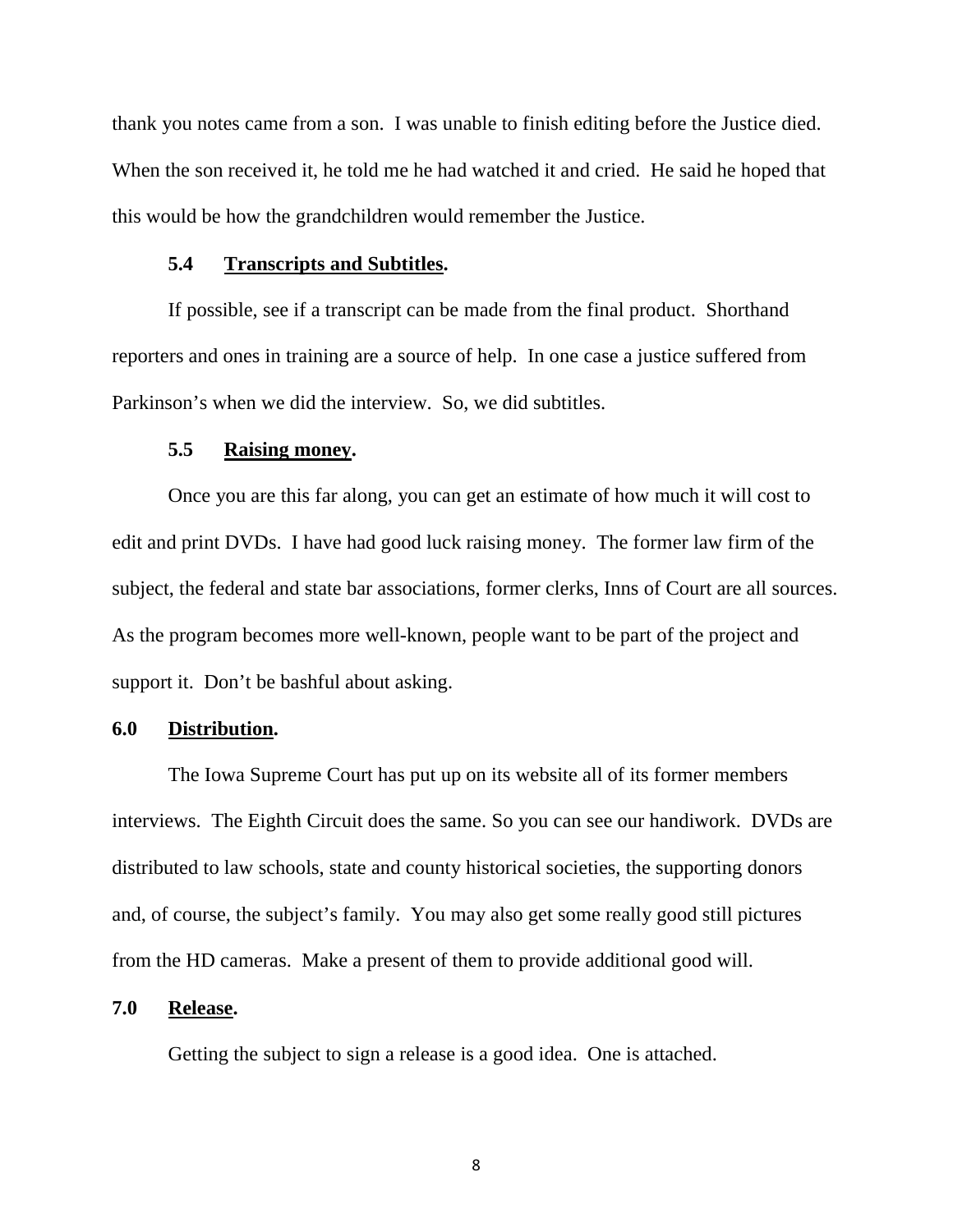# **8.0 References.**

The Federal Judiciary Center issued a pamphlet "Initiating a Federal Court Historical Program" in 2004. It is available on line at:

[http://www.fjc.gov/public/pdf.nsf/lookup/HistProg.pdf/\\$file/HistProg.pdf](https://protect-us.mimecast.com/s/Y1z6B4cgmaafO)

# **9.0 Attachments.**

- **9.1** Outline of questions asked
- **9.2** Release (See the pamphlet cited in 8.0)

# **10.0** Please feel free to contact me with any questions.